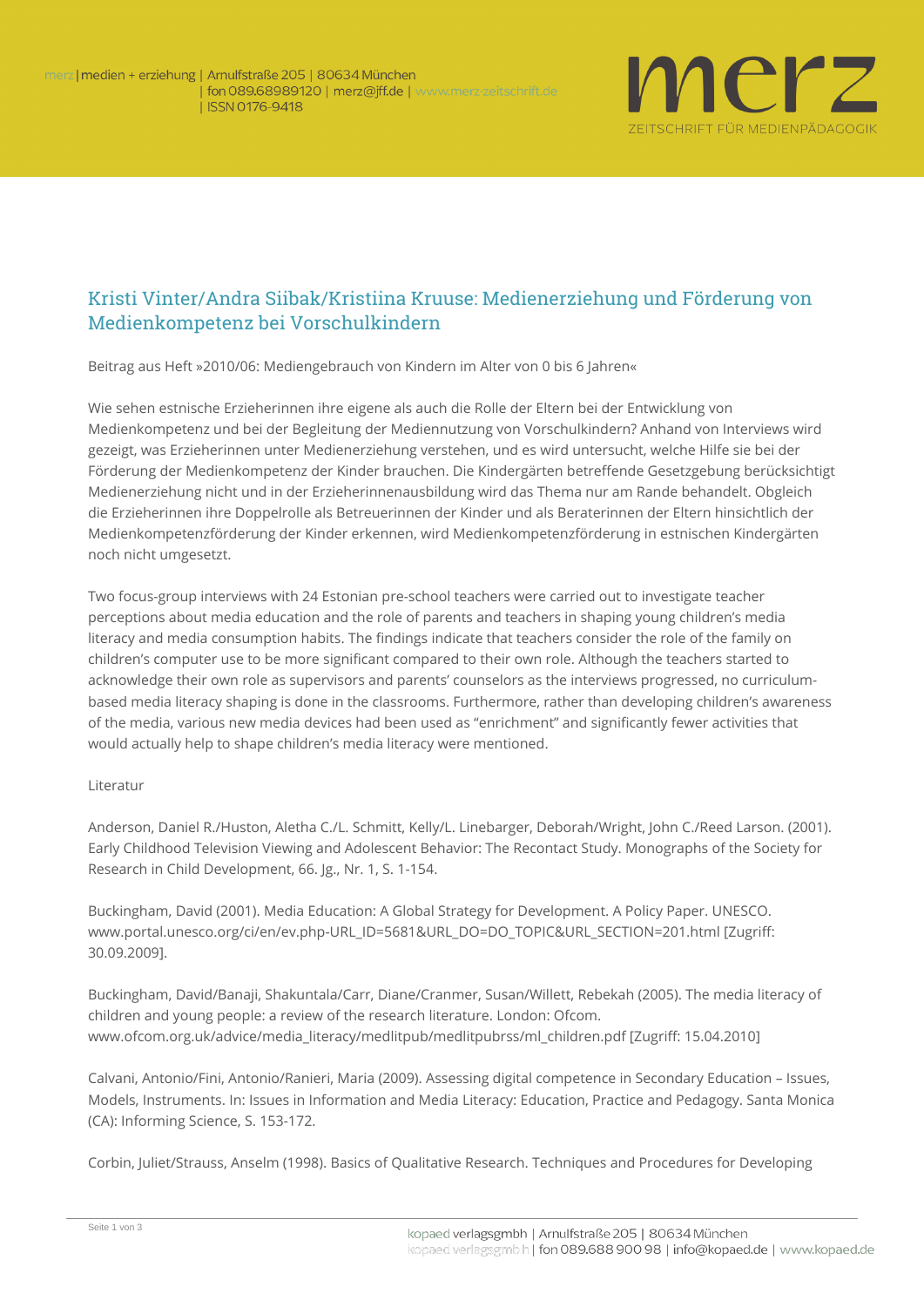

Grounded Theory. Thousand Oaks, London, New Dehli: Sage Publications.Estnisches Ministerium für Bildung und Wissenschaft (2010). www.hm.ee/index.php?048055 [Zugriff: 09.11.2010]

Eurydice (2009). Structures of Education and Training Systems in Europe, Estonia, 2009/10 Edition. European Commission. www.eacea.ec.europa.eu/education/eurydice/documents/eurybas /structures/041\_EE\_EN.pdf [Zugriff: 24.05.2010]

Europa (2009). Commission sets new information society challenge: Becoming literate in new media, IP/09/1244, 20/08/2009. www.europa.eu/rapid/pressReleasesAction.do?reference=IP/09/1244&format=HTML&aged=0&langua ge=EN&guiLanguage=en [Zugriff: 15. 04. 2010]

Finantsteadlikkus ja rahaline kirjaoskus 5-7 ja 8-9aastaste Eesti laste seas (2010). Die Studie wurde im Auftrag von Sampo Pank von YoiGov Zapera durchgeführt. www.sampopank. ee/public/Laste finantsteadlikkuse\_uuring\_Sampo\_Pank\_YouGov\_Zapera.pdf [Zugriff: 17.09.2010]

Jordan, Amy B./Jamieson, Kathleen Hall (1998). Children and Televison. The Annals of the American Academy of Political and Social Sience. Thousand Oaks, CA: Sage Periodicals Press.

Kalmus, Veronika/Roosalu, Triin (in press). Parental Mediation of EU Kids' Internet Use Revisited: Looking for a Complex Model of Cross National Differences. International Journal of Media and Cultural Politics. Jg., 6, Nr. 3.

Kirwil, Lucyna (2009). Parental Mediation of Children's Internet Use in Different European Countries, Journal of Children and Media 3(4), S. 394-409.

Koolieelse lasteasutuse riiklik õppekava (2008). RTI, 23, S. 152.

Koolieelse lasteasutuse seadus (1999). RT I , 27, S. 387.Krueger, Richard A/Casey, Mary Ann (2000). Focus groups. A Practical Guide for Applied Research. Thousand Oaks: Sage Publication.

Lee, Libby/O'Rourke, Maureen (2006). Information and communication technologies: transforming views of literacies in early childhood settings. Early Years, 26. Jg., Nr. 1 March, S. 49-62.

Lemish, Dafna (2007). Children and Television. Malden: Blackwell Publishing.

Livingstone, Sonia (2004). Media Literacy and the Challenge of New nformation and Communication Technologies. The Communication Review, 7, S. 3-14.

Livingstone, Sonia/Helsper, Ellen J. (2008). Parental Mediation of Children's Internet Use, Journal of Broadcasting and Electronic Media, 52. Jg., Nr.4, S. 581-599.

Livingstone, Sonia/Haddon, Leslie (2009). EU Kids Online: Final Report. LSE, London: EU Kids Online. (EC Safer Internet Plus Programme Deliverable D6.5).